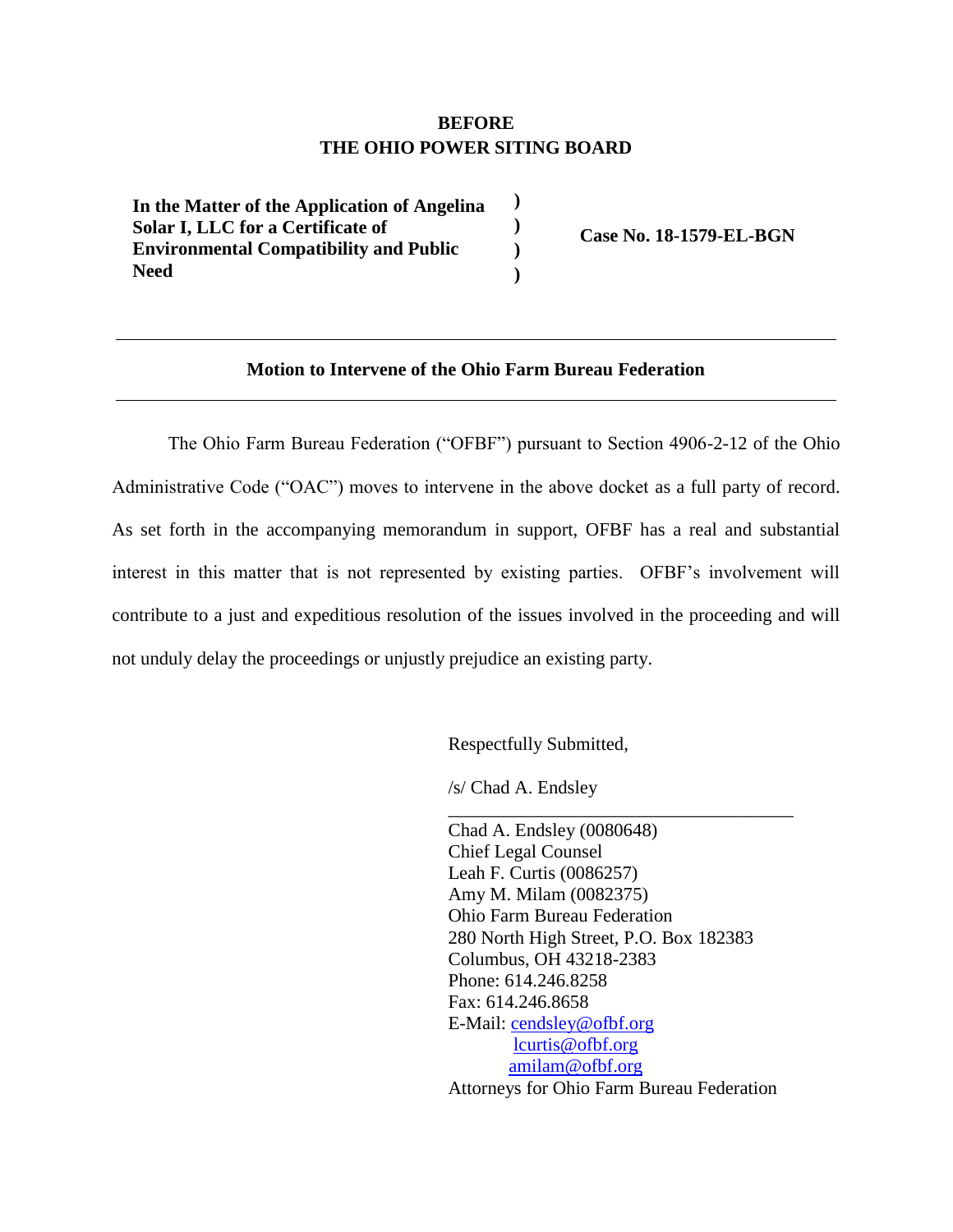# **BEFORE THE OHIO POWER SITING BOARD**

**) ) ) )**

**) In the Matter of the Application of Angelina Solar I, LLC for a Certificate of Environmental Compatibility and Public Need** 

**Case No. 18-1579-EL-BGN**

## **Memorandum in Support of Motion to Intervene of the Ohio Farm Bureau Federation**

Pursuant to Section 4906-2-12 of the OAC, Ohio Farm Bureau Federation ("OFBF")

moves to intervene in this proceeding as a full party of record.

Rule 4906-2-12(B) of the OAC states:

(B) The board or the administrative law judge shall grant petitions for leave to intervene only upon a showing of good cause.

(1) In deciding whether to permit intervention under this paragraph, the board or the administrative law judge may consider:

- (a) The nature and extent of the person's interest.
- (b) The extent to which the person's interest is represented by existing parties.
- (c) The person's potential contribution to a just and expeditious resolution of the issues involved in the proceeding.
- (d) Whether granting the requested intervention would unduly delay the proceeding or unjustly prejudice an existing party.

### **I. OFBF has a real and substantial interest in this matter that is not represented by existing parties.**

OFBF maintains a non-profit organization representing agricultural interests at the state

and local levels with member families in every county, including hundreds of families in Preble

County.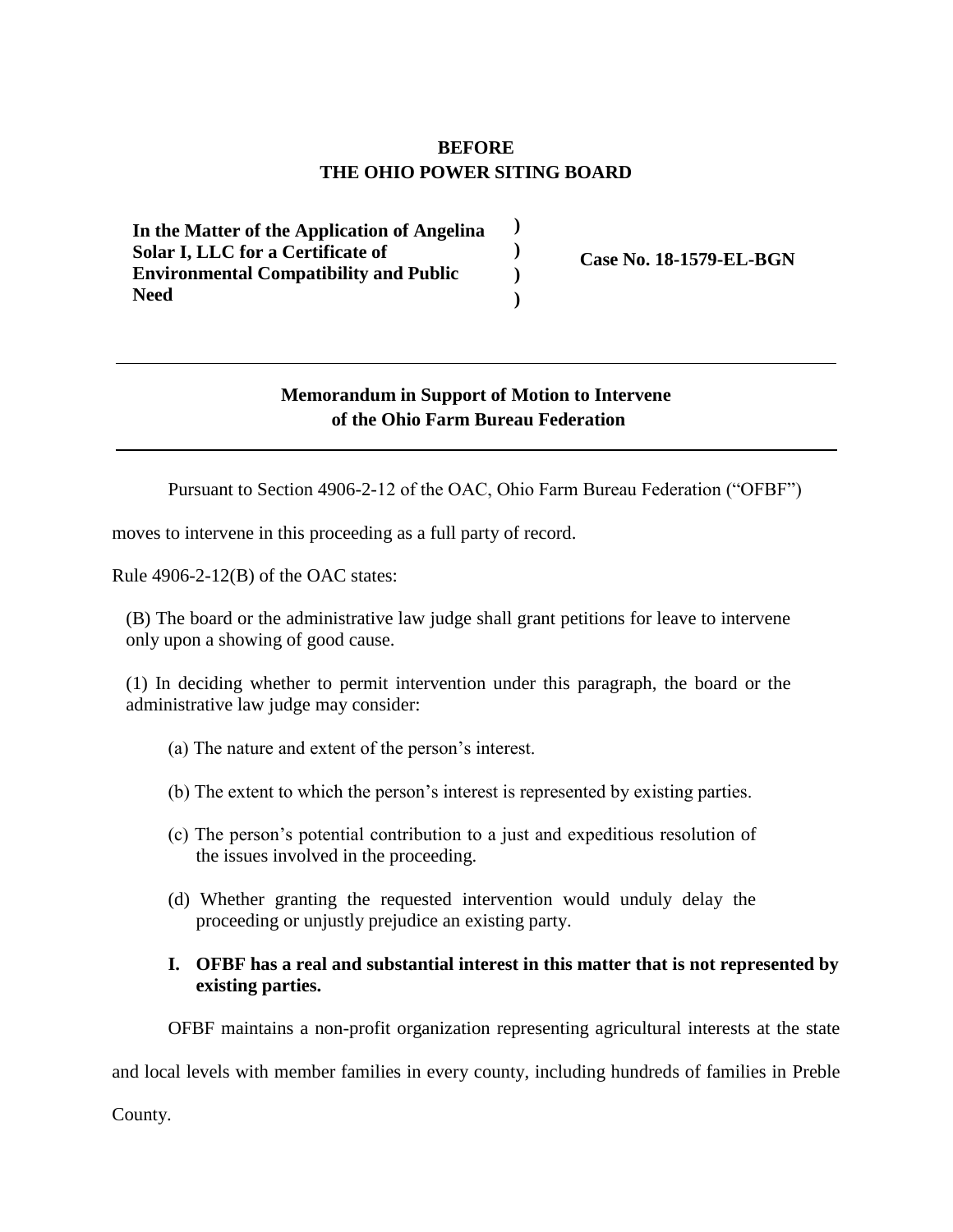Many Farm Bureau members are involved in farming and agribusiness activities, including food processing, commodity processing/conditioning/handling, biofuel production, and greenhouse operations. Some members are involved in larger scale industries and manufacturing, while others have small business enterprises, such as restaurants, cleaners, and other services. All are residential energy consumers.

Farm Bureau members have an interest in effective solar energy development. Farmers engaged in solar leasing agreements want to make sure that construction activities on their property adhere to procedures ensuring soil and water conservation. While a facility might be accommodated at one specific location, the surrounding topography, land forming, conservation practices, and subsurface drainage systems link a number of locations and land holdings together. Construction and land forming modifications for an energy facility and related infrastructure could impact conservation strategies over a wider area. Residents in rural neighborhoods want assurances that environmental considerations – setbacks, noise, traffic, aesthetic and other factors – are addressed with effective facility design and placement. Area businesses want to make sure that a solar facility in the community enhances local commerce and economic development.

OFBF does not intervene in this proceeding in support or opposition to the project at hand. Rather, OFBF's concerns lie in ensuring that if a project of this nature goes forward, landowners and their land are protected and have appropriate recourse for needed repairs or remediation. OFBF's interest in this case is guided by policy resolutions from Ohio Farm Bureau Federation's 2019 State Policies. OFBF employs an extensive grassroots policy development process which involves individual members, county Farm Bureau leaders, government officials, and businesses and community stakeholders. The policy positions which are ultimately approved at OFBF's annual meeting by elected delegates from each County Farm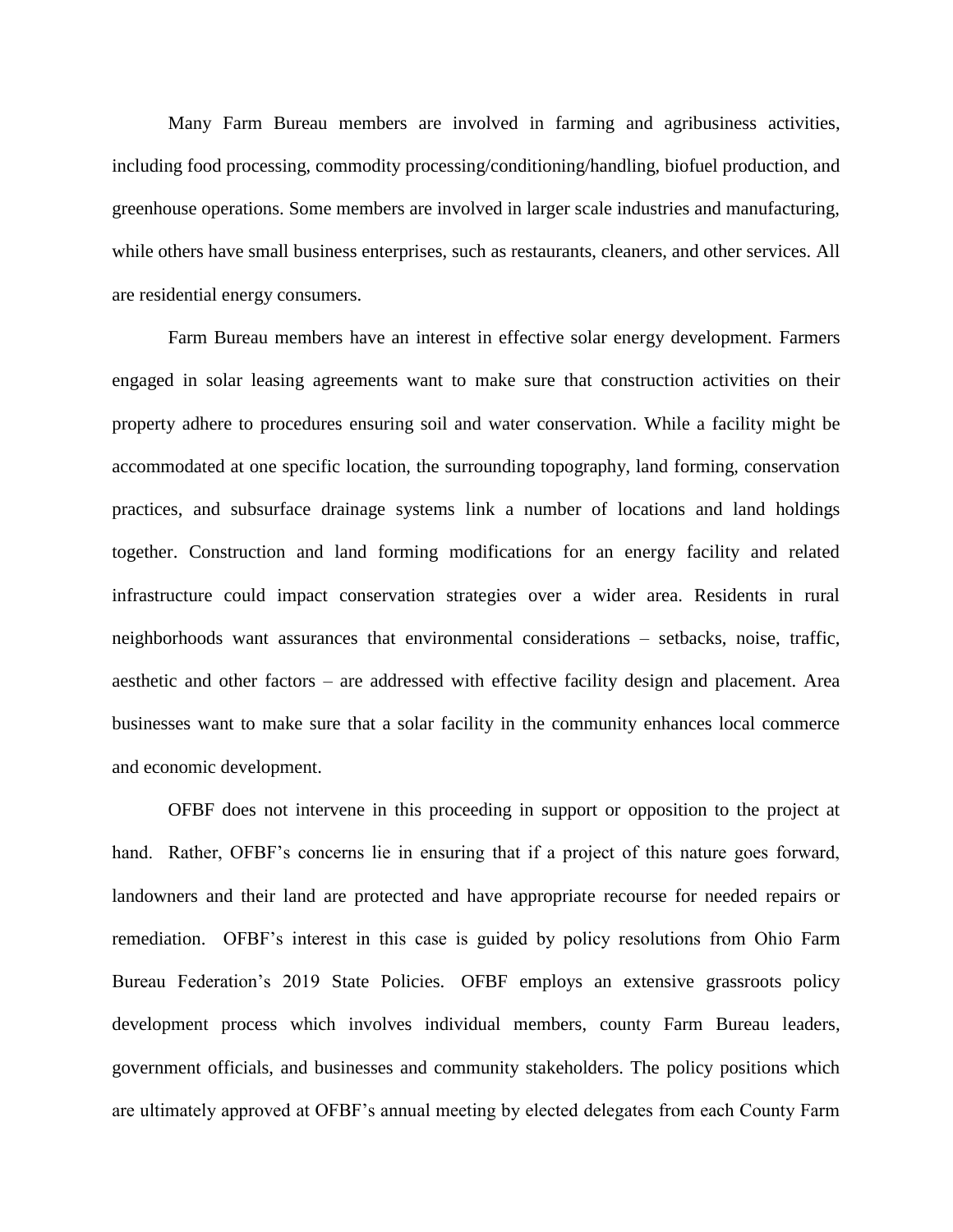Bureau reflect extensive local input, need, experience, and concern. These policies become the basis for action plans at local and state levels, often involving collaborative efforts over many years to address important issues. Annual evaluation of policy ensures that Farm Bureau's state and local efforts remain on target. Many of the policies appearing in OFBF's 2019 State Policies have been developed and honed over many years. This thorough process ensures that OFBF's policy positions are well thought-out, developed, researched, and reflective of our members' needs and concerns. This perspective cannot be provided by another existing party.

## **II. OFBF's involvement will contribute to a just and expeditious resolution of the issues involved in the proceeding and will not unduly delay the proceedings or unjustly prejudice an existing party.**

On the state level, OFBF has worked with utilities, energy service providers, the Public Utilities Commission of Ohio, other government agencies, and interested citizens groups to explore strategies and introduce new technologies to help consumers and communities control energy costs. Some of this work spans several decades. OFBF continues to help citizens and local leaders in several areas of the state create working groups to discuss and address solar energy development issues and concerns. Again, OFBF utilizes its extensive policy development process to generate stakeholder dialogue that includes a variety of groups with varied interests and concerns. In particular, OFBF's interests lie in ensuring appropriate consideration of drainage infrastructure, soil conservation, and best practices for remediation on agricultural land.

OFBF fully understands and appreciates the rules and regulations governing the OPSB evaluation process. OFBF will continue to share its experiences and unique perspective with the Ohio Power Siting Board as it works with others to evaluate this Application. OFBF's timely intervention and participation in this process will not cause undue delay, will not unjustly prejudice any existing party, and will contribute to the just and quick resolution of issues and concerns raised.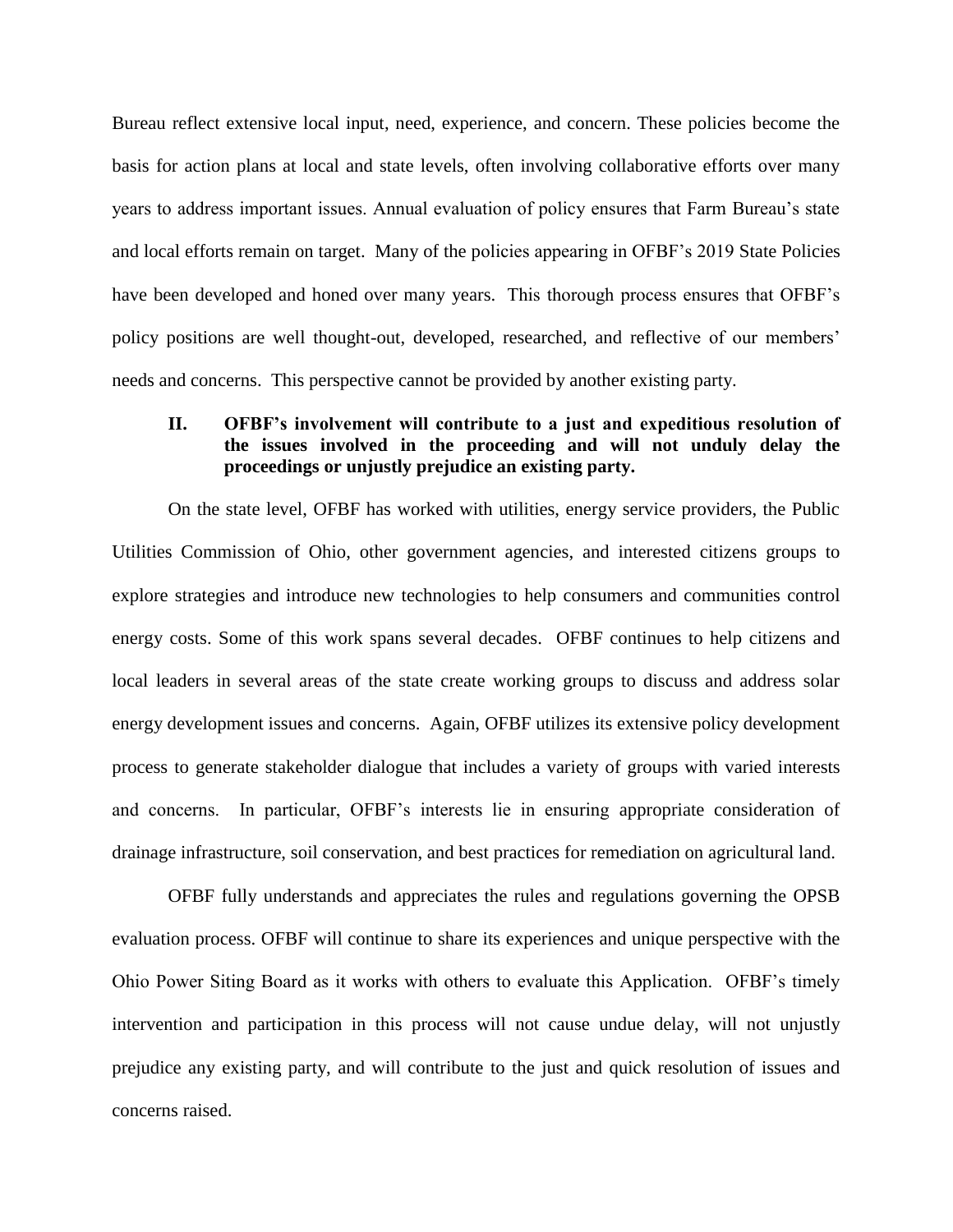Given the diverse, yet unique, interests of its members, its experience with energy development issues and support for collaboration, the Ohio Farm Bureau Federation submits that good cause exists to grant it leave to intervene in this proceeding.

### **III. Conclusion**

For the reasons set forth above, the Ohio Farm Bureau Federation requests that its motion to intervene be granted.

Respectfully Submitted,

/s/ Chad A. Endsley

Chad A. Endsley (0080648) Chief Legal Counsel Leah F. Curtis (0086257) Amy M. Milam (0082375) Ohio Farm Bureau Federation 280 North High Street, P.O. Box 182383 Columbus, OH 43218-2383 Phone: 614.246.8258 Fax: 614.246.8658 E-Mail: [cendsley@ofbf.org](mailto:LGearhardt@ofbf.org) [lcurtis@ofbf.org](mailto:lcurtis@ofbf.org) [amilam@ofbf.org](mailto:amilam@ofbf.org) Attorneys for Ohio Farm Bureau Federation

\_\_\_\_\_\_\_\_\_\_\_\_\_\_\_\_\_\_\_\_\_\_\_\_\_\_\_\_\_\_\_\_\_\_\_\_\_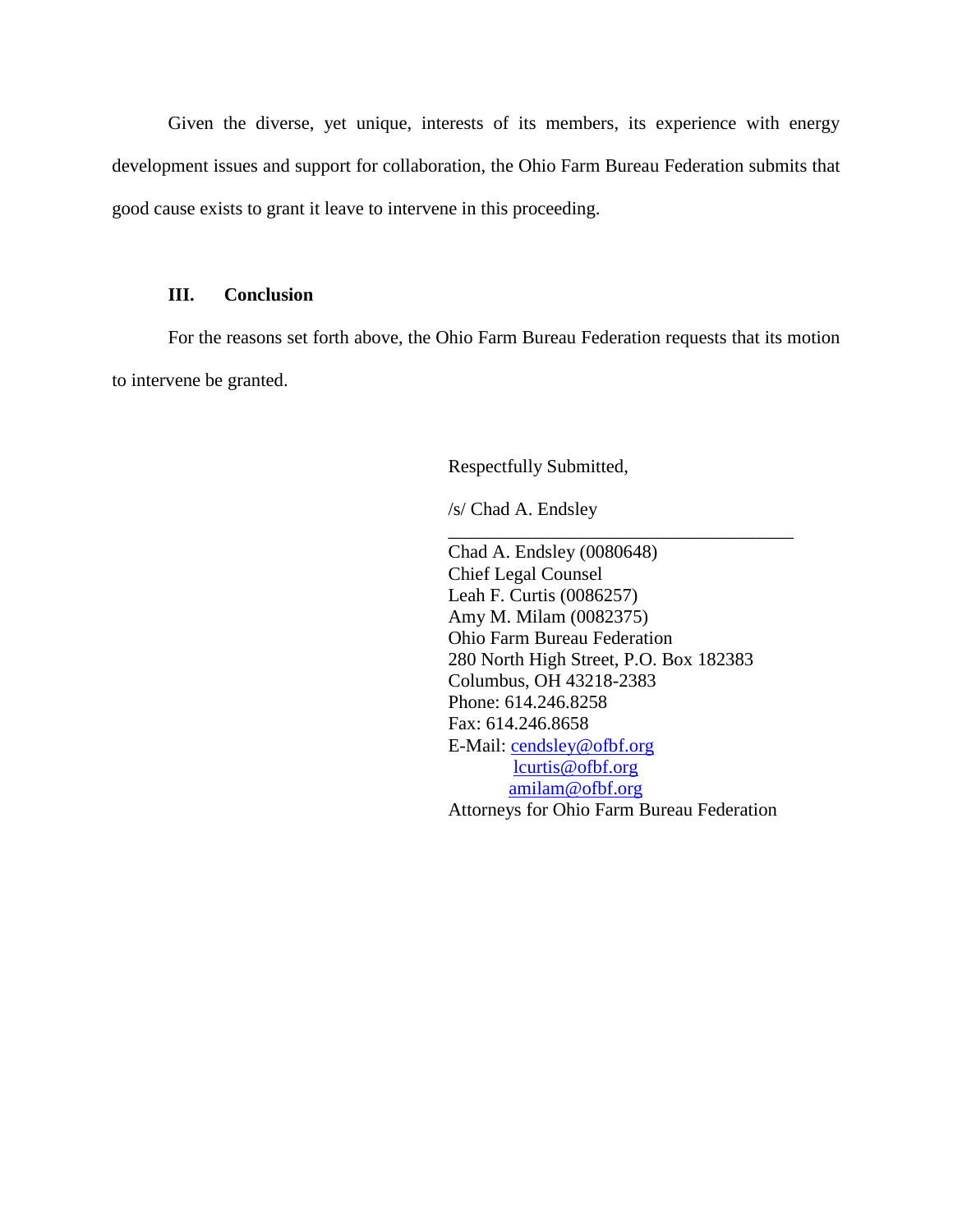#### **Certificate of Service**

The undersigned hereby certifies that a true and accurate copy of the foregoing document was served on this 26<sup>th</sup> day of March 2019 by regular U.S. Mail, postage prepaid, or by electronic mail, upon the persons listed below.

Michael J. Settineri MacDonald W. Taylor Vorys, Sater, Seymour and Pease LLP 52 East Gay Street P.O. Box 1008 Columbus, OH 43216-1008 [mjsettineri@vorys.com](mailto:mjsettineri@vorys.com) [mwtaylor@vorys.com](mailto:mwtaylor@vorys.com)

W. Joseph Scholler Thaddeus M. Boggs Frost Brown Todd LLC 9277 Centre Pointe Drive, Suite 300 West Chester, OH 45069-4866 [jscholler@fbtlaw.com](mailto:jscholler@fbtlaw.com) [tboggs@fbtlaw.com](mailto:tboggs@fbtlaw.com)

Kathryn M. West Preble County Prosecutor's Office 101 E. Main St. Eaton, OH 45320 [kwest@prebco.org](mailto:kwest@prebco.org)

Dylan F. Borchers Bricker & Eckler LLP 100 South Third Street Columbus, OH 43215 [dborchers@bricker.com](mailto:dborchers@bricker.com)

Jodi Bair Ohio Attorney General's Office 30 East Broad St. Columbus, OH 43215 [Jodi.Bair@ohioattorneygeneral.gov](mailto:Jodi.Bair@ohioattorneygeneral.gov)

/s/ Chad A. Endsley

Chad A. Endsley (0080648) Chief Legal Counsel Leah F. Curtis (0086257)

\_\_\_\_\_\_\_\_\_\_\_\_\_\_\_\_\_\_\_\_\_\_\_\_\_\_\_\_\_\_\_\_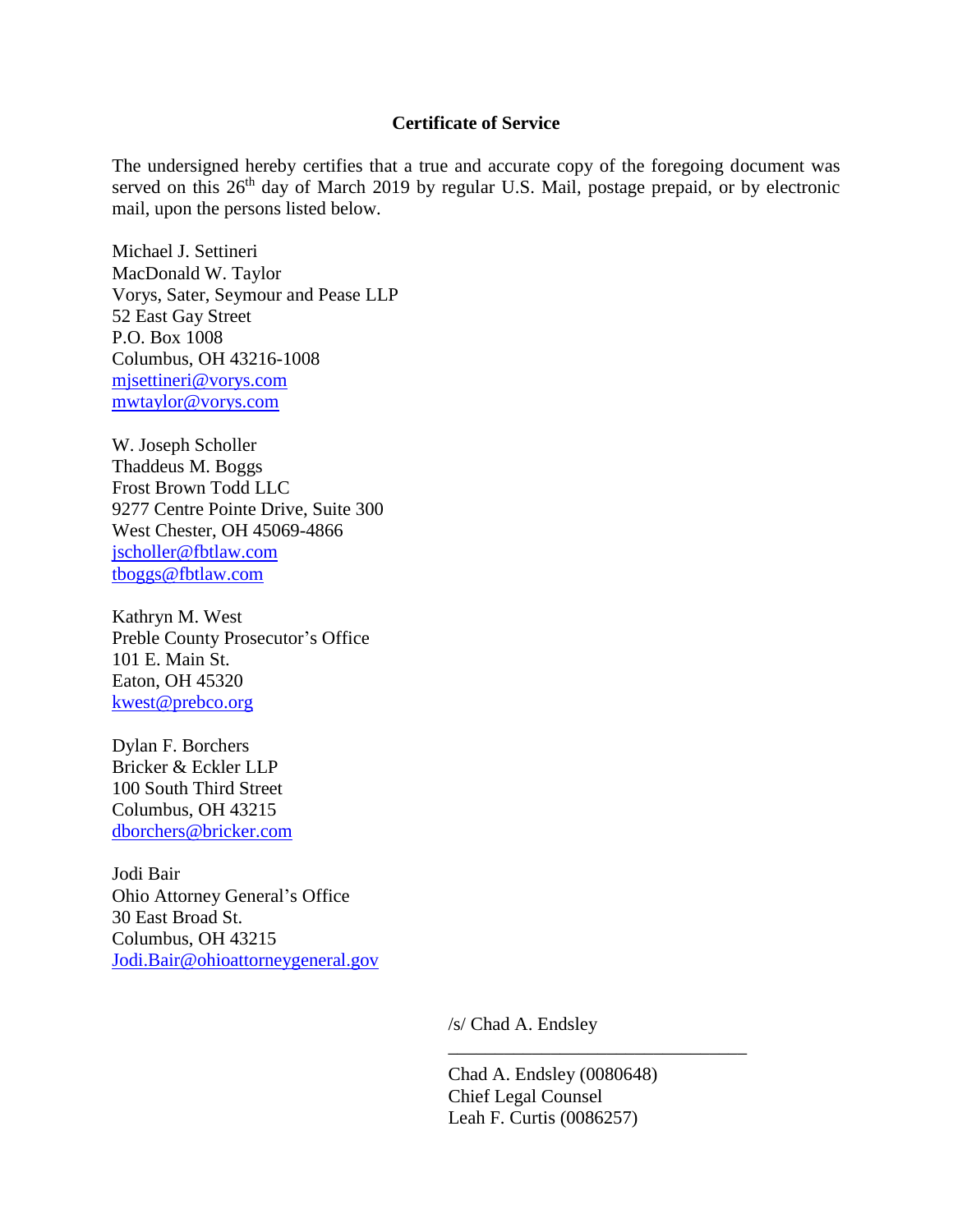Amy M. Milam (0082375) Ohio Farm Bureau Federation 280 North High Street, P.O. Box 182383 Columbus, OH 43218-2383 Phone: 614.246.8258 Fax: 614.246.8658 E-Mail: [cendsley@ofbf.org](mailto:LGearhardt@ofbf.org) [lcurtis@ofbf.org](mailto:lcurtis@ofbf.org) [amilam@ofbf.org](mailto:amilam@ofbf.org) Attorneys for Ohio Farm Bureau Federation